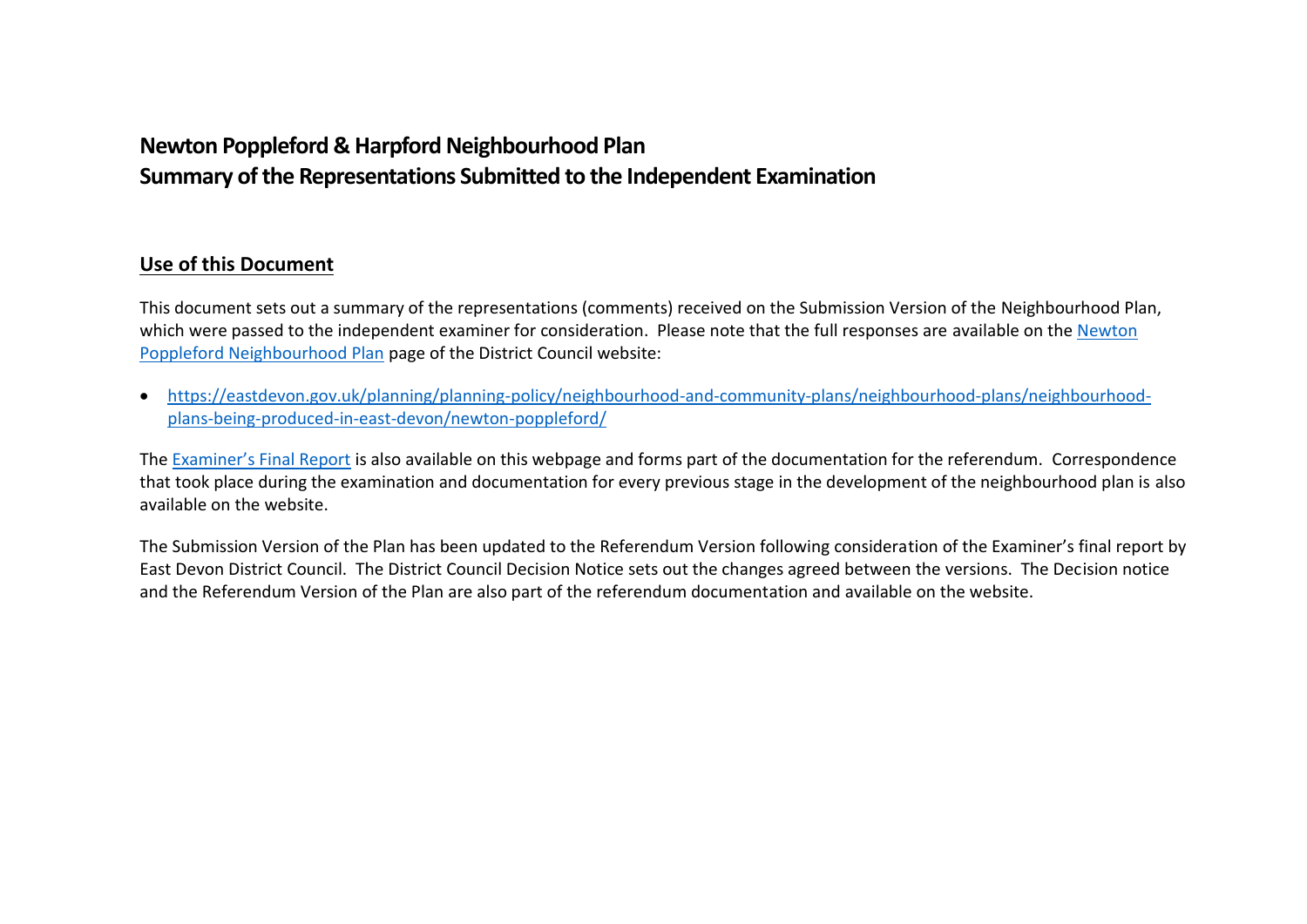## **Summary of Representations**

## **1. Avison Young for National Grid**

An assessment was carried out with respect to National Grid's electricity and gas transmission assets which include high voltage electricity assets and high-pressure gas pipelines. National Grid has identified that it has no record of such assets within the Neighbourhood Plan area. Links and contacts provided for further information and guidance as required.

## **2. Devon Countryside Access Forum (DCAF)**

DCAF commented as follows with regard to the wording of Policy T3 (Rights of Way) and the supporting overview text and map.

#### **a. Policy T3 Rights of Way:**

The Devon Countryside Access Forum advises that the paragraph "The improvement and enhancement of existing public rights of way (Public Footpaths, Pavements, Bridleways and Cycleways) will be supported" should be re-written. It would be clearer and legally more correct to state "The improvement and enhancement of existing public rights of way (footpaths and bridleways), the National Cycle Network and pavements will be supported."

#### **b. Policy T3 overview:**

DCAF supports the proposed Walking and Cycling Strategy with some reservations. To fully support this section, the Forum would welcome a change to include the role of landowners and access for all users. In accordance with its agreed position and advice previously given, the Devon Countryside Access Forum suggests the following text:

"Improvements should allow for the maximum number of different users and, wherever possible, should be multi-use (walkers, cyclists and horse-riders), and take into account the needs of disabled users. Consultation with landowners and land managers will be carried out at an early stage of planning and discussion."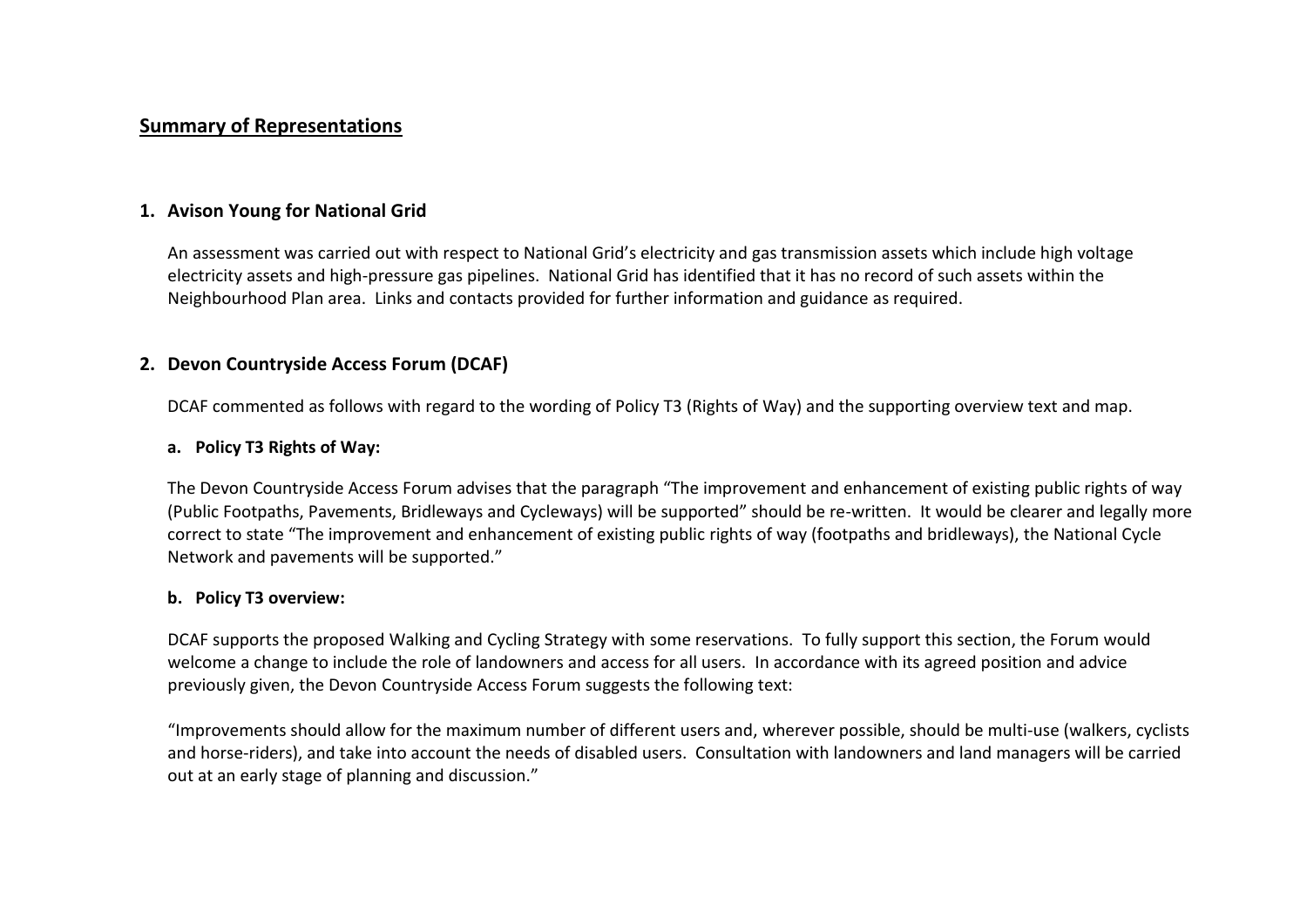## **c. Map 4 Newton Poppleford and Harpford NP – Footpath infrastructure**

DCAF raised various concerns about the clarity of this map with regards to the wording and colours used in the key. DCAF requested that:

- the map colours should be changed so that the differences between the different status of routes is much clearer;
- use of the terms "private footway" and "private" in the legend should be changed or a footnote added to explain what these mean and add clarity. DCAF made several suggestions.

## **3. East Devon District Council**

This representation sought amendments to policy wording as follows:

- **Policy T1 Adequate Parking** minor amend wording for clarity and request to specify the parking requirements
- **Policy T2 Traffic Calming** minor amends for clarity to criterion a & c, and removal of requirement for the Parish Council to approve Transport Statements/Assessments as this is the role of the Local Planning Authority
- **Policy T3 Rights of Way** suggestion to move the aspiration for a Footpath & Cycling Strategy out of the policy and into an Objective
- **Policy EP1 Conservation & Enhancement of the East Devon AONB and Natural Environment** minor amendments to the policy wording and related Map 9 for clarity
- **Policy EP2 Development on Designated Flood Zones** Policy should be deleted as it is not considered to be in line with national guidance and is considered unnecessary due to inclusion of Policy EP4
- **Policy EP3 Minimise Damage to Existing Policies** Minor amend for clarity to policy title to replace 'minimise' with 'minimising'. Queries whether this policy should apply to all development without exception.
- **Policy EP4 Flood Risk Assessment** Various amendments sought to policy wording to ensure both national and local policy & available information on flood risk is appropriately reflected, as well as minor amends for clarity & accuracy
- **Policy EP7 Local Amenity** Amendment to terminology to assist application the policy, by removing reference to 'nuisance'
- **Policy EP8 Protect Agricultural Land** Suggested amendment to policy title and definition of agricultural land to reflect that used in national planning policy. Observed that this policy repeats existing Local Plan policy EN13.
- **Policy H1 Meeting Demand for Smaller Dwellings** Minor amend for clarity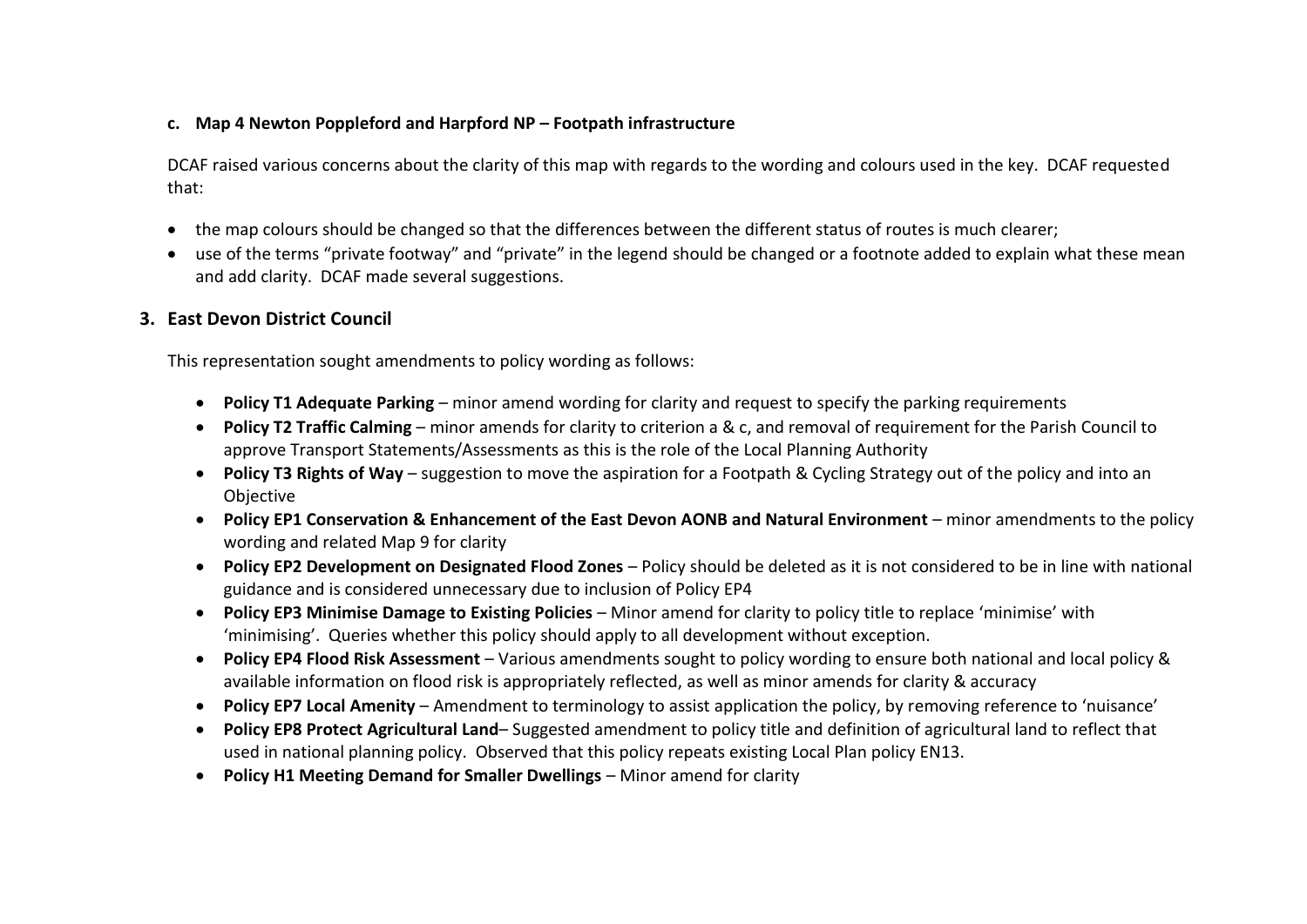- **Policy H3 Outside the Built-up Area Boundary** Definition of affordable housing to be amended to reflect that set out in national policy. Reference added to Housing Needs Survey evidence to reflect Strategy 35 of the Local Plan. Various other minor amendments for clarity in application.
- **Policy TD2 Affordable Homes to Meet Local Need through a Community Land Trust** Several amendments to wording for clarity, to facilitate application and further the intent of the policy
- **Policy HQD1 Maintain the Built Character of our Parish through High Quality Design** (i) Replacement of 'should' with 'would' in Criterion 'g'; (ii) removal of reference to modern design from within criterion 't' and include the requirement as a separate statement to say "Modern design will be supported provided the local character is respected or enhanced"; (iii) amend last sentence of policy to read, "All major developments within the Neighbourhood Development Plan Area should be of a high standard of design reflecting the principles set out in BfL(12) (Building for Life 12)".
- **Policy EM1 & EM2 Employed & Business policies** Suggest these policies could be more positively worded to promote employment uses, if there were opportunities to do so without conflicting with other Plan policies. Suggest allowance for employment use B1b (light industrial) be included within Policy EM1.
- **Policy EM3 Superfast Connectivity** Suggest minor amend to aid application, to read "Suitable ducting to accommodate FTTP broadband should be provided in all new development."
- **Map 7 Agricultural Land Classification** references to this should state that this classification is provisional
- Cross-referencing between policies can be deleted as the Plan will be read as a whole
- Several other amendments sought in the formatting/layout for reasons of presentation

See the [full representation](https://eastdevon.gov.uk/media/3720566/east-devon-district-council-comments.pdf) on the neighbourhood planning pages of the East Devon District Council website.

## **4. Highways England**

Highways England have reviewed the Submission Version and remain satisfied that the Plan's proposed policies are unlikely to impact on the safe and efficient operation of our network and therefore have no specific comments to make.

## **5. Historic England**

No issues associated with the Plan upon which Historic England wish to comment.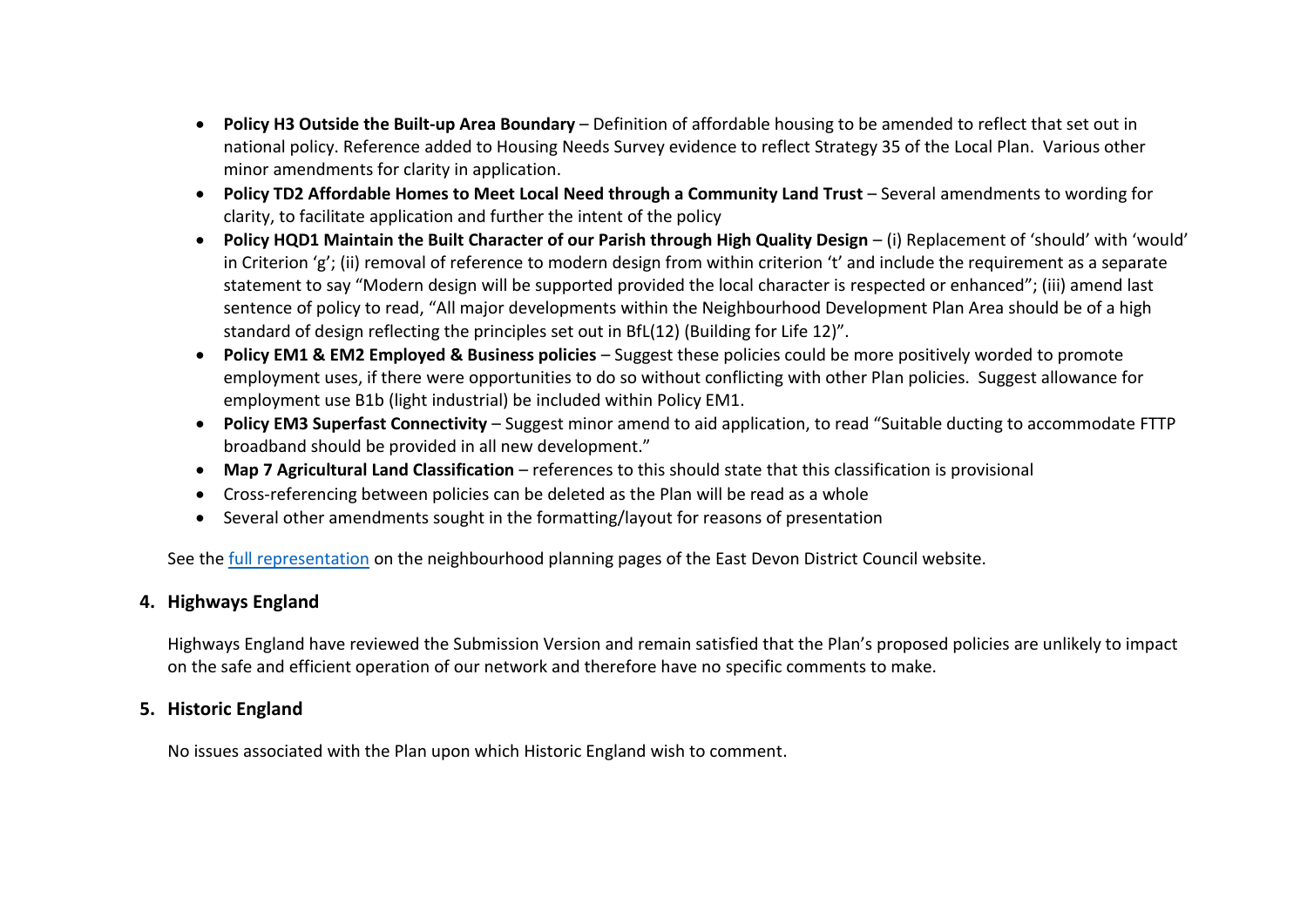## **6. Natural England**

No specific comments to make on this Plan.

## **7. P Gibbons**

This representation covered a number of points with reference to both the Newton Poppleford Plan and the planning system more generally, including:

- Expressing concern regarding how local housing needs and residential parking are dealt with in planning, giving several examples from other locations.
- Suggesting a study of the A3052 through Newton Poppleford in relation to parking, traffic speeds and congestion would be useful to engage the County Council as Highways Authority.
- Questioning the role of planning in securing provision of a Doctors' Surgery in a new estate or a village location.

See the [full representation](p-gibbons.pdf%20(eastdevon.gov.uk)) on the neighbourhood planning pages of the East Devon District Council website.

## **8. Mr R Compton**

## **8.a. Mr R Compton Representation 1**

This representation covers a wide range of matters summarised below, and provided supporting information. Please refer to the full representation on our website for actual wording and full details (see link below).

- Overall concern expressed that the plan is too restrictive of new development and as such will lead to stagnation and decline of the area, with specific reference to the extent of the Built Up Area Boundary as shown in the Plan, which excludes the western end of the village. States that land which offers potential for residential development lies only outside the line of the Built Up Area Boundary and also that any development opportunities within it via infill will be limited by introduction of a 'minimum garden size' policy.
- Presents reasons why it is considered the Built Up Area Boundary should include the western end of the village, with particular reference to footpath links, bus services and availability of land for residential development.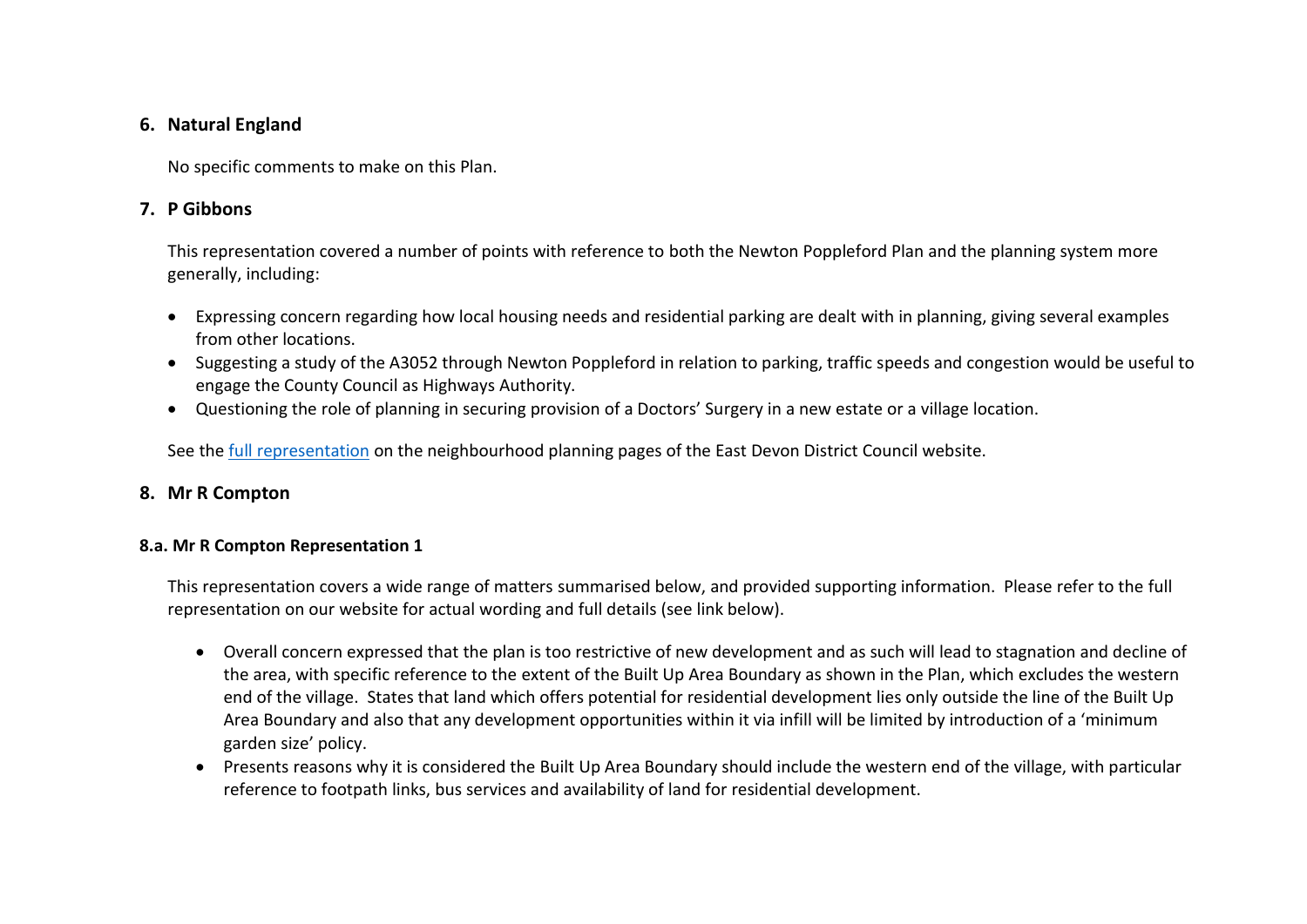- Seeks to demonstrate that Newton Poppleford is a sustainable settlement and that any future development can only be accommodated to the western end of the village, along the Exmouth Road, due to the floodrisk which affects other undeveloped areas of the village.
- Considers that the Plan contains some incorrect and misleading information, including regarding the bus service and footpath network which it considers are both more favourable than described in the Plan.
- States that by not proposing new residential development, the Plan is contrary to both local and national requirements and planning policy for growth, and to views from the community survey that residents accept the principle of future residential growth.
- Raises an objection to land in the respondents' ownership above Down Close being described in the Plan as 'natural woodland', advising that this was a man-made previously commercial orchard which has since fallen into natural decline. Confirms that this land is privately owned with no public access. Seeks references to this land in the Plan to be deleted and advises that the previous imposition of TPOs on this land will be contested. A document is enclosed to support allowing future development on the land adjoining the existing Down Close development for housing, including affordable housing.
- Questions the motives of those involved in the making of the Plan and the running/duration of the consultation during the Covid pandemic.

The representation includes various supporting evidence in a set of appendices as follows:

- i. Extract -Strategy 27 EDDC's Local Plan
- ii. Aerial photograph of New King Alfred Way footpath link route
- iii. Plan of New King Alfred Way footpath link
- iv. Public Transport Bus Service Summary and timetables
- v. Environment Agency Flood Map
- vi. Bus Service frequency summary
- vii. Report by Advanced Arboriculture
- viii. Social Needs Survey
- ix. Sustainability Summary with location map
- x. Site Promotion Statement Land At Down Close, Exmouth Road Newton Poppleford
- xi. Location plan

See the [full representation](https://eastdevon.gov.uk/media/3720643/r-g-compton.pdf) on the neighbourhood planning pages of the East Devon District Council website.